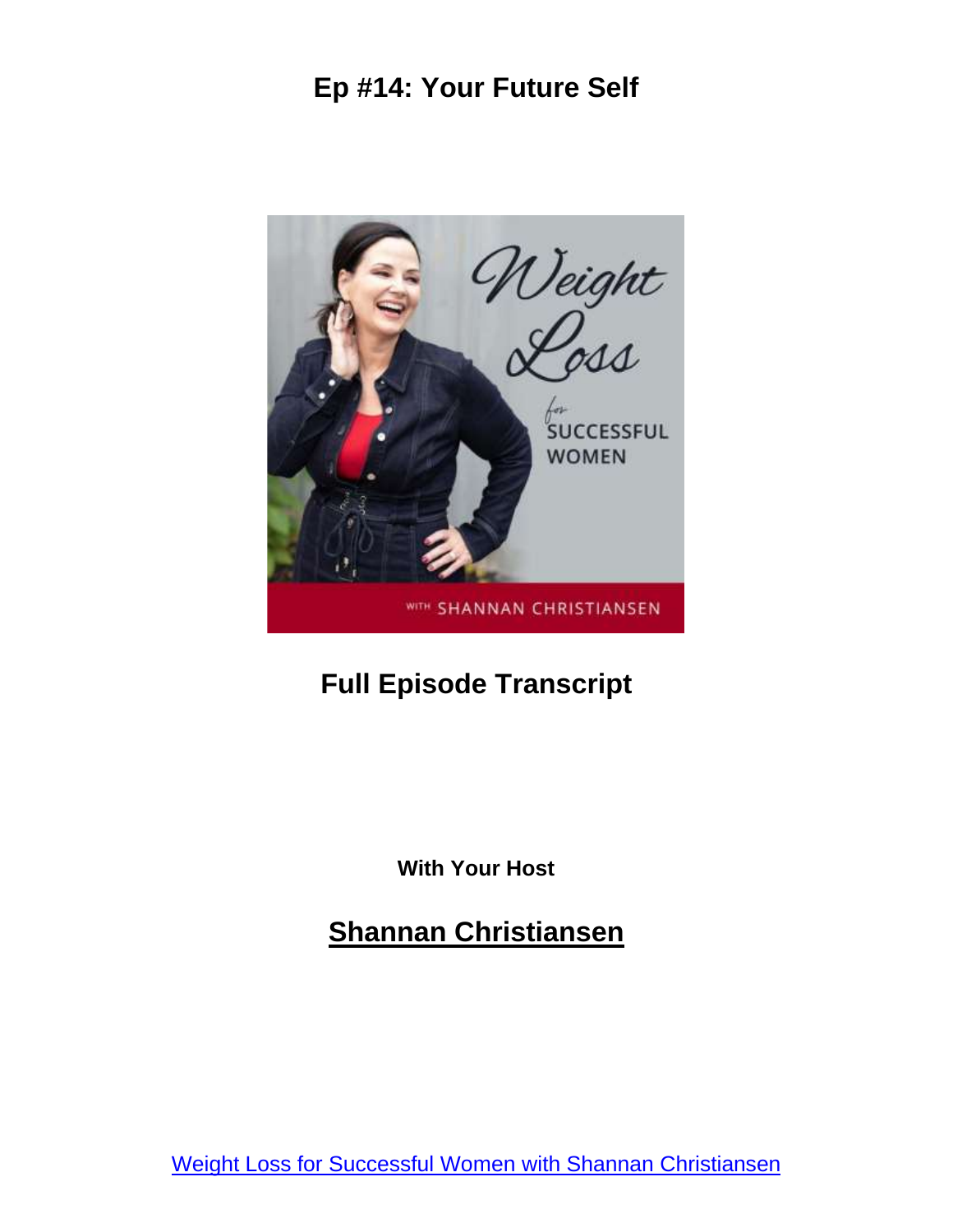You are listening to the *Weight Loss for Successful Women* podcast with Shannan Christiansen, episode number 14.

Welcome to *Weight Loss for Successful Women*, a podcast for women who are ready to break the diet cycle and end their struggle with weight for good. Here's your host, Fortune 100 Executive and Certified Life Coach, Shannan Christiansen.

Hello, loves. First I want to wish all of you a Merry Christmas or a happy holiday season. I know this episode will be released on Christmas Day, so just wishing you so much love, whether it's Christmas Day or any other day that you're listening to it.

So, I love today's topic. It is one of my favorite things. We are all going to get ready today for 2021 or 2025? What did I just say? I know, we're going to talk about your future self. It is so good. And as always, I will leave you with a couple of transformational questions to start taking action today.

But first, I want to give a listener shout-out. This is where I'll read a review of the podcast every week. This week's listener shout-out is to Jelly Bean 477. The title of her review is "Life-Changing Stuff Found Here. You won't find a more dedicated, supportive, real or knowledgeable coach anywhere. Shannan is the most genuine and loving person, using her personal experience and lessons learned to help us be the best we can be."

Oh my goodness, thank you so much, Jelly Bean 477. I just love these reviews. They really do inspire me. I love that you ladies are listening. If you love this show, please rate and review the show. I would so appreciate it.

Also, subscribe so the new episodes are waiting for you when they're released. Loves, as I record this, we just celebrated our Christmas yesterday with our family. It was amazing. We had all of our children,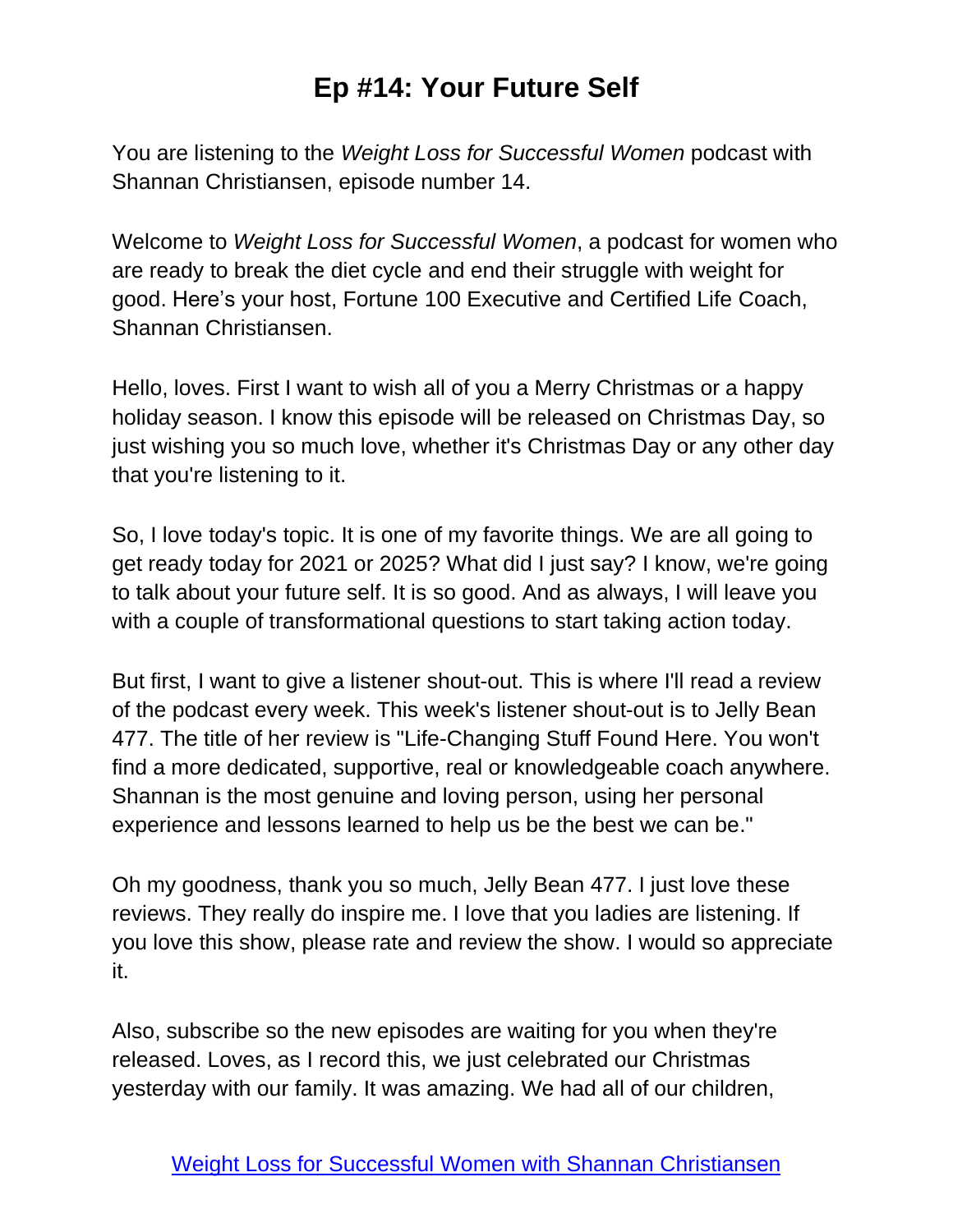grandbabies, my brother, his wife, my dad. You know, it was such an amazing time. I really was present and kind of just enjoyed the crazy of it. I mean, with four grandbabies, it's pretty high energy.

And, we did it early this year because my husband is having surgery. And I've been thinking a lot lately about this concept that we have a 50-50 life. Meaning it's balanced between the amazing and wonderful, and the hard and painful. I mean, for sure, sometimes it's 90-10, or even 10-90, but in the end, it all balances out.

I love this concept, because it helps me embrace the 50% that is hard. Like when we found out my husband was going to have two surgeries within two weeks in December. I mean, when we found out I cried, I was worried. But loves, I felt all of the emotions of it and I didn't buffer. And, they came and went until we got the all clear from the doctor. And then, loves, we did, and he is all good. And loves, then I was elated.

I mean, that's how life, the crazy balance of amazing and hard, and lots of stuff in between. When we stop resisting the hard, when we embrace it, loves, everything changes. When we're present in those moments that are amazing, we fully embrace the good, too. Our lives are more full. We are more present with everything.

When we know that we can handle anything, I mean anything, and still take the next best action for ourselves? Loves, we become on stoppable. I wanted to share, because I hope this helps as you move through this week, or wherever you are.

So, let's get into today's episode. I love watching my grandkids and asking them questions. I like to ask them, "What do you want to be when you grow up?" So, I asked my two older grandkids, and every time their answers amaze me. I mean, mostly my oldest grandson, he wants to be Sonic.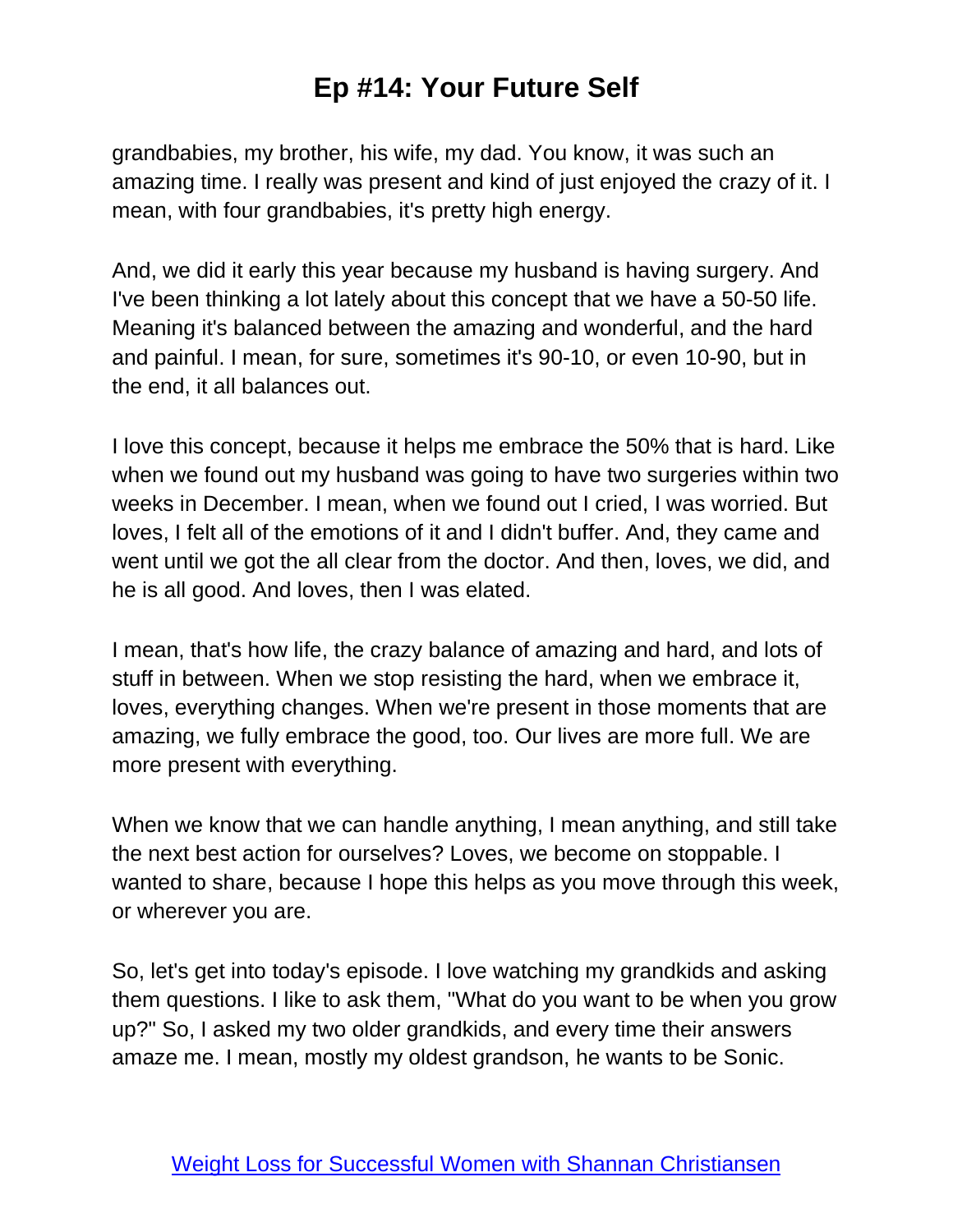When I was in high school, I wanted to be a fashion designer, living in New York. I mean, when we're kids, we just love to dream. Then comes college, or family, jobs, marriage or no marriage, kids or no kids, aging parents. And loves, we stopped dreaming. We get into the daily routines of our lives and we're just like robots, going from one day to the next.

Add in the hard stuff that happens along the way. Challenges, divorce, death, job loss, changes, health issues, and loves, we just give up on ourselves. We tell ourselves, "This is good enough." "I should be grateful for what I have." Or, "This is my lot in life."

But loves, we can dream. We can look up and want things for ourselves. We can want to grow, learn, achieve goals that we thought were impossible, all while being grateful for what we have. Time is always moving. I know, ladies, you feel me on this. I mean, I really do believe as you get older, it just keeps moving faster.

And so today I want to introduce a concept that my teacher taught me, that I loved, and it's called future self. I mean, I love this concept and it has propelled everything for me. Everything I do today is for my future self, the future self of 2021 or 2025.

If I decide to make my realistic plan and eat what's on it, that affects my future self. If I show up at my business, or not, that affects my future self. If I decide to save money, that affects my future self. So, let's go back. Everything I did 10 to 15 years ago affects me today. I'm either benefiting from it, or not.

So, when I decided to marry my amazing husband 11 years ago, I was making a decision for my future self When I decided to stop dieting five years ago and find a different way, I was making a decision for my future self.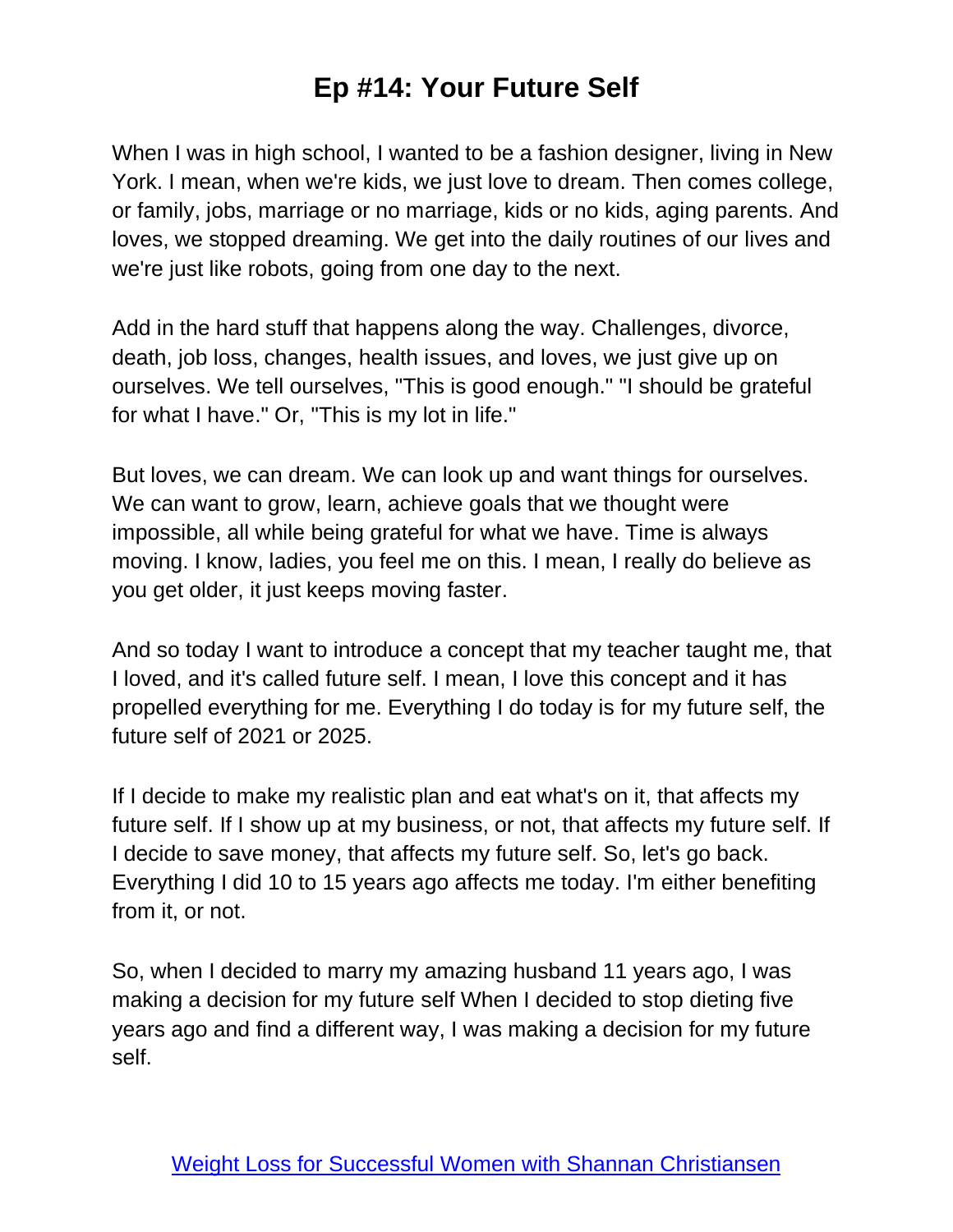Loves, looking back at myself over the past 10 to 15 years, I am so happy, what I did for myself. I had goals, I did hard things. I knew what I wanted for my future. I am so thankful for that Shannan. I mean, she married an amazing man. She went back for her MBA. She learned how to lose weight, how to take care of herself. She got certified as a life coach. She was a good mom and Mimi.

I'm so grateful that Shannan showed up and did hard things, because now, I get to benefit from all of it. So everything I do today is for her, for the Shannan of 2025. Just think about that for a moment, loves. Stop and think. Everything you do today is for her.

I know that dreaming and looking at the future can be hard. We don't trust ourselves, because we have let ourselves down so many times. We've broken commitments to ourselves, but loves, your future starts today, not tomorrow. I learned early in my leadership career that I had to set goals. I had to dream. I had to know where I was going. So, I did. I learned how to write down my goals, how to make decisions that served me.

Now loves, there is no straight line or path. But don't use "I don't know what will happen" to not plan your future. Having a plan and taking action today for your future self helps you to get where you want to go, because loves, the future will happen one way or the other.

It is often small, boring things that are the contributions to your future self. Like my morning walks, like eating foods that fuel me, like resting, making my realistic plan every day. It's not the momentous, huge, big things. It's the small things that, with time, make a huge impact.

Hear me when I say this. Time plus consistency equals results. And those results are either good or bad. So, I'm going to say it one more time. Time plus consistency equals results, good or bad.